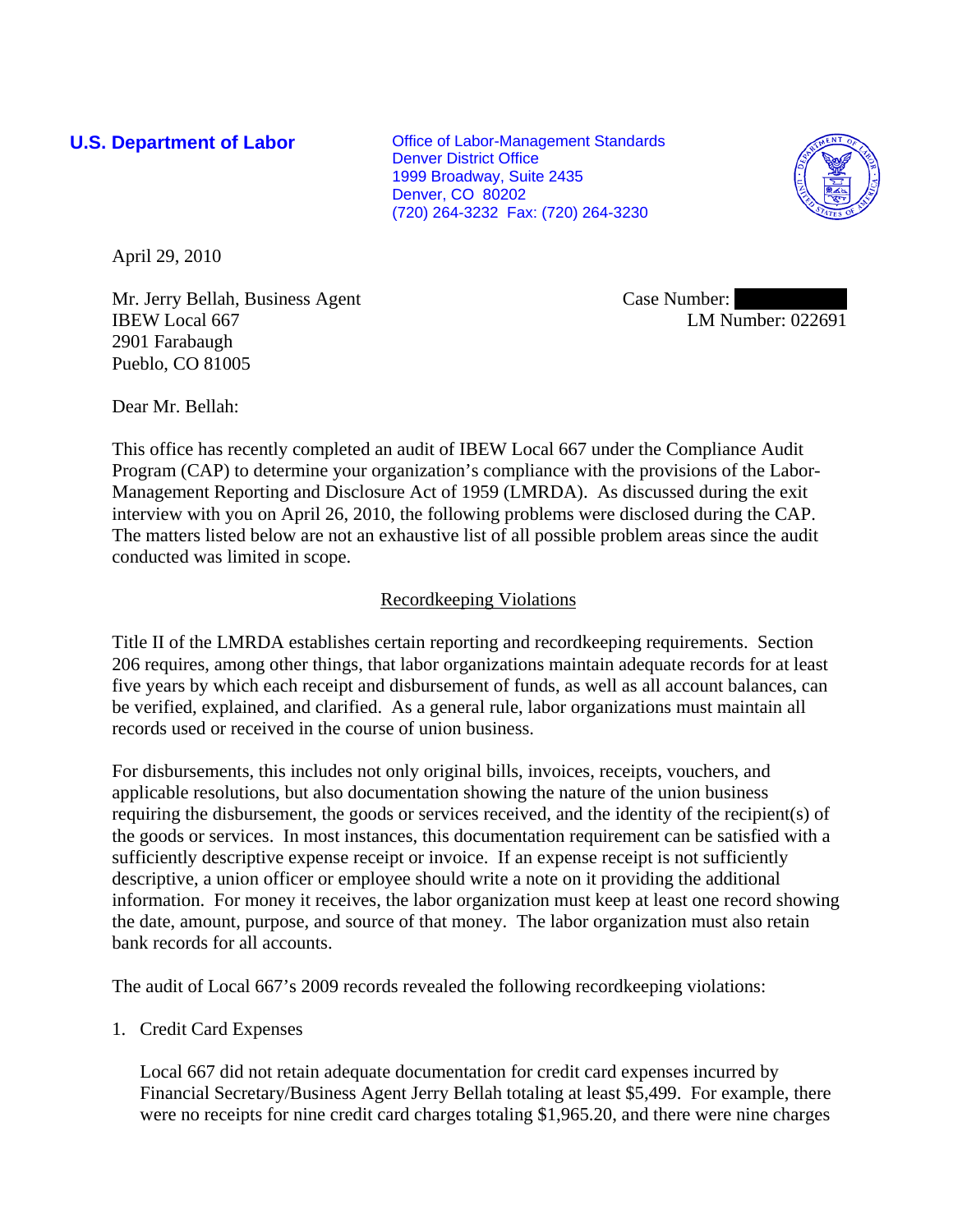totaling \$3,534.67 for which the receipts did not contain any detailed information regarding the purchased items or purpose of the purchase.

As previously noted above, labor organizations must retain original receipts, bills, and vouchers for all disbursements. The president and treasurer (or corresponding principal officers) of your union, who are required to sign your union's LM report, are responsible for properly maintaining union records.

#### 2. Meal Expenses

Local 667 did not require officers and employees to submit itemized receipts for meal expenses totaling at least \$1,511.34. The union must maintain itemized receipts provided by restaurants to officers and employees. These itemized receipts are necessary to determine if such disbursements are for union business purposes and to sufficiently fulfill the recordkeeping requirement of LMRDA Section 206.

Local 667 records of meal expenses did not always include written explanations of union business conducted or the names and titles of the persons incurring the restaurant charges. For example, there were five restaurant receipts totaling \$193.24 which did not have any notations written on the receipts. There were 10 restaurant receipts totaling \$1,318.10 that contained a notation that there was a meeting, but the names or numbers of attendees were not listed. Union records of meal expenses must include written explanations of the union business conducted and the full names and titles of all persons who incurred the restaurant charges. Also, the records retained must identify the names of the restaurants where the officers or employees incurred meal expenses.

Based on your assurance that Local 667 will retain adequate documentation in the future, OLMS will take no further enforcement action at this time regarding the above violations.

## Reporting Violations

The audit disclosed a violation of LMRDA Section 201(b), which requires labor organizations to file annual financial reports accurately disclosing their financial condition and operations. The Labor Organization Annual Report Form LM-3 filed by Local 667 for fiscal year ending September 30, 2009, was deficient in the following areas:

1. Disbursements to Officers

Local 667 did not include some reimbursements to officers totaling at least \$3,230.12 in the amounts reported in Item 24 (All Officers and Disbursements to Officers). It appears the union erroneously reported these payments in Item 48 (Office and Administrative Expense).

The union must report most direct disbursements to Local 667's officers and some indirect disbursements made on behalf of its officers in Item 24. A "direct disbursement" to an officer is a payment made to an officer in the form of cash, property, goods, services, or other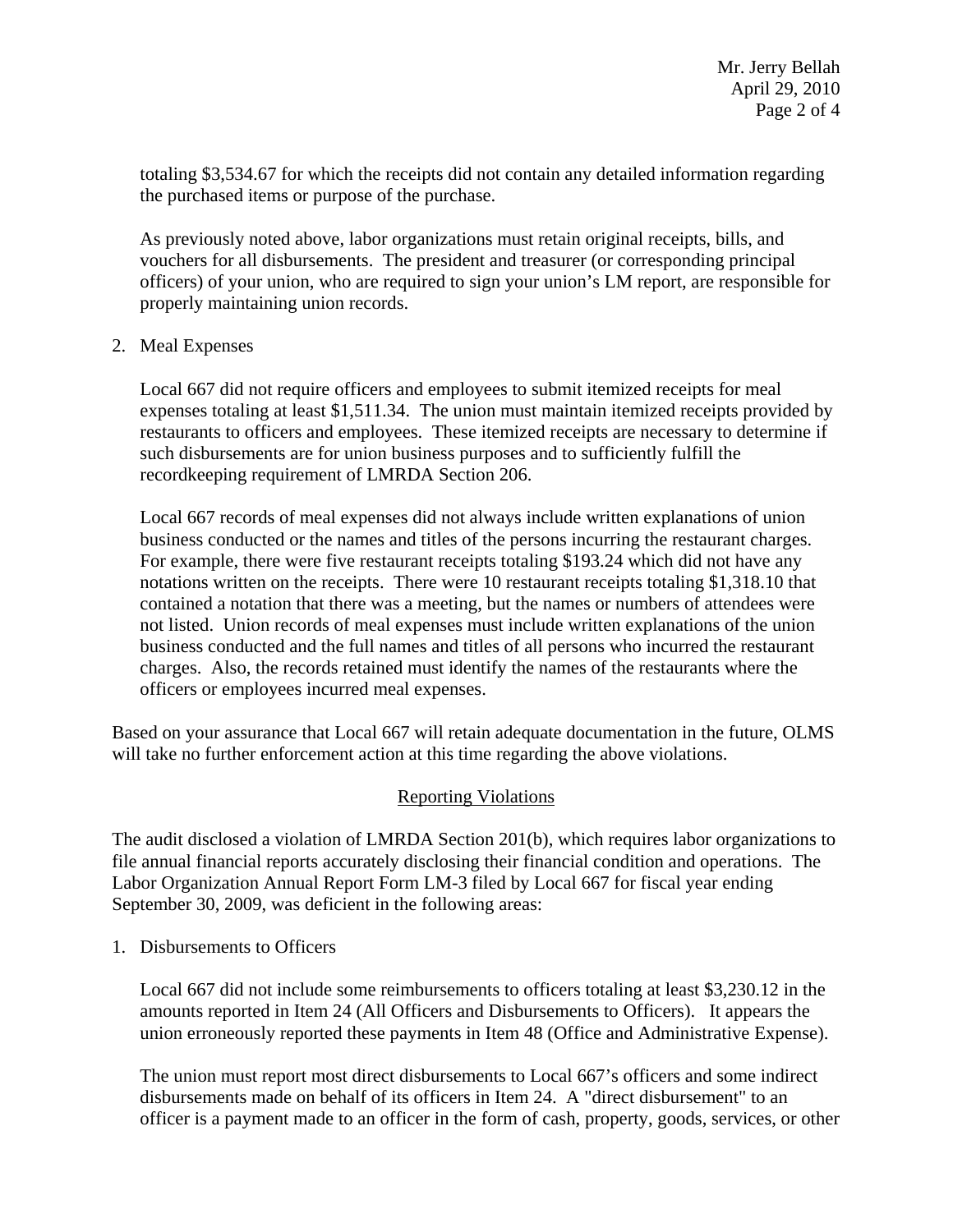things of value. See the instructions for Item 24 for a discussion of certain direct disbursements to officers that do not have to be reported in Item 24. An "indirect disbursement" to an officer is a payment to another party (including a credit card company) for cash, property, goods, services, or other things of value received by or on behalf of an officer. However, indirect disbursements for temporary lodging (such as a union check issued to a hotel) or for transportation by a public carrier (such as an airline) for an officer traveling on union business should be reported in Item 48 (Office and Administrative Expense).

2. Loans Receivable/Other Assets

Local 667 disbursed funds to an officer for per diem and other expenses prior to a union convention, which the officer was unable to attend. The officer had not reimbursed the union prior to the end of the fiscal year. Local 667 did not record the amount due from the officer on the September 30, 2009, LM-3. The amount due from the officer is an asset of the union and should have been recorded in either Item 26 (Loans Receivable) or Item 30 (Other Assets).

3. Failure to File Bylaws

The audit disclosed a violation of LMRDA Section 201(a), which requires that a union submit a copy of its revised constitution and bylaws with its LM report when it makes changes to its constitution or bylaws. Local 667 amended its constitution and bylaws in 2008, but did not file a copy with its LM report for that year.

Local 667 has now filed a copy of its constitution and bylaws.

I am not requiring that Local 667 file an amended LM report for 2009 to correct the deficient items, but Local 667 has agreed to properly report the deficient items on all future reports it files with OLMS.

## **Other Violation**

The audit disclosed the following other violation:

#### Inadequate Bonding

The audit revealed a violation of LMRDA Section 502 (Bonding), which requires that union officers and employees be bonded for no less than 10 percent of the total funds those individuals or their predecessors handled during the preceding fiscal year.

The audit revealed that Local 667's officers and employees were not bonded for the minimum amount required at the time of the audit. However, the union obtained adequate bonding coverage and provided evidence of this to OLMS during the audit. As a result, OLMS will take no further enforcement action regarding this issue.